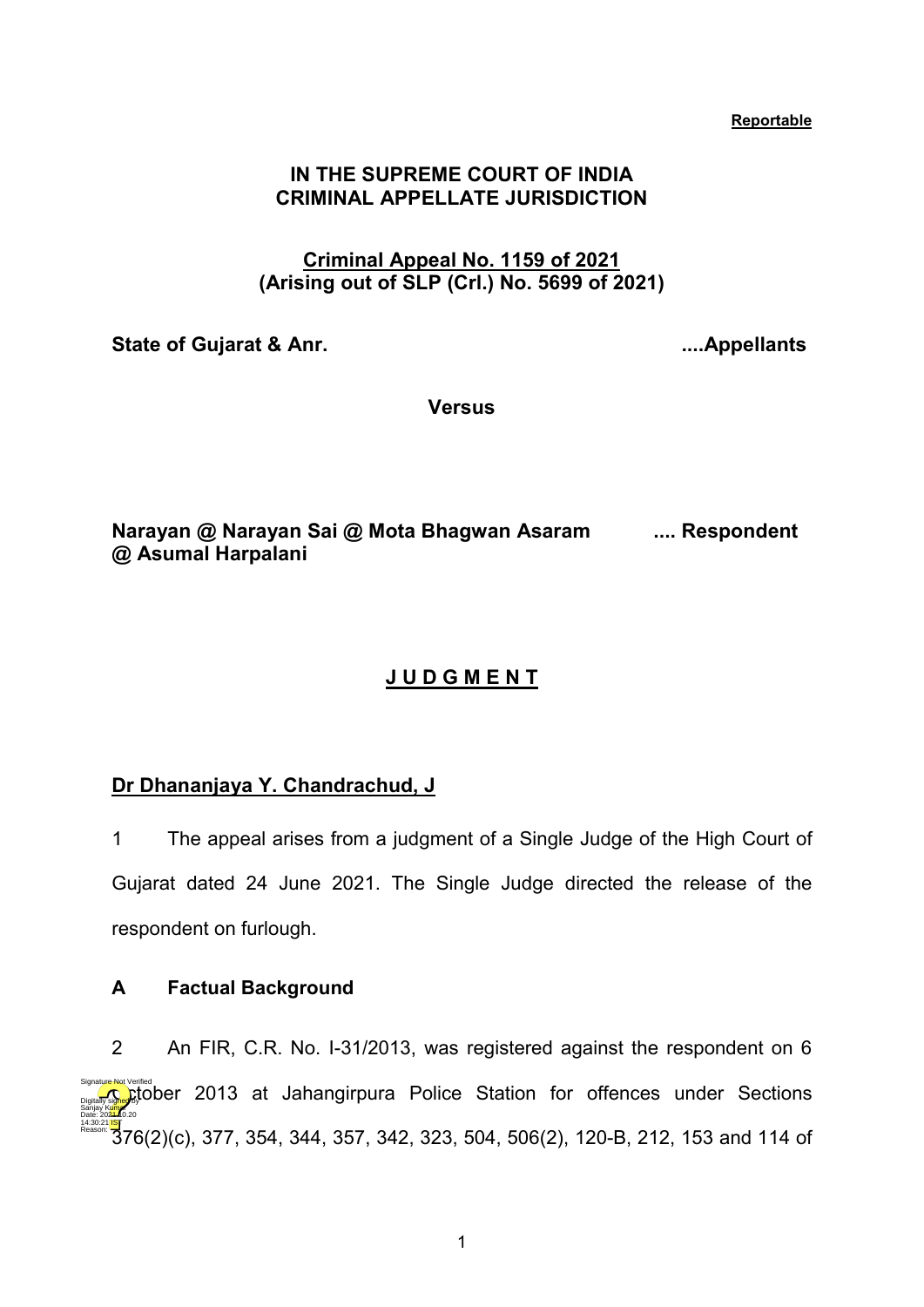the Indian Penal Code [1](#page-1-0)860<sup>1</sup>. Charges were framed. On the conclusion of the trial, the Sessions Court by a judgment dated 30 April 2019 convicted the respondent. The conviction and sentence are summarised below:

- (i) Section 376(2): life imprisonment together with a fine of Rs. 1,00,000/-, and in default, simple imprisonment of one year;
- (ii) Section 377: life imprisonment together with a fine of Rs. 1,00,000/-, and in default, simple imprisonment of one year;
- (iii) Section 354: three years' rigorous imprisonment together with a fine of Rs. 25,000/-, and in default, simple imprisonment of six months;
- (iv) Section 504: one year's rigorous imprisonment together with a fine of Rs. 5,000/-, and in default simple imprisonment of three months;
- (v) Section 506(2): three years' rigorous imprisonment together with a fine of Rs. 5,000/- and in default, simple imprisonment of one month;
- (vi) Section 508: one year's rigorous imprisonment together with a fine of Rs. 5,000/- and in default, simple imprisonment of one month;
- (vii) Section 323: six months' rigorous imprisonment together with a fine of Rs. 500/- and in default, simple imprisonment of one month; The respondent was directed to pay compensation of Rs. 5,00,000/- under Section 357(3) of the Code of Criminal Procedure 1973, to the prosecutrix. All sentences were directed to run concurrently.

3 The respondent was released on temporary bail for a period of three weeks on 16 April 2015 and for a period of two days on 15 February 2019. The respondent was granted furlough from 5 December 2020 for a period of fourteen

<span id="page-1-0"></span>1 "**IPC**"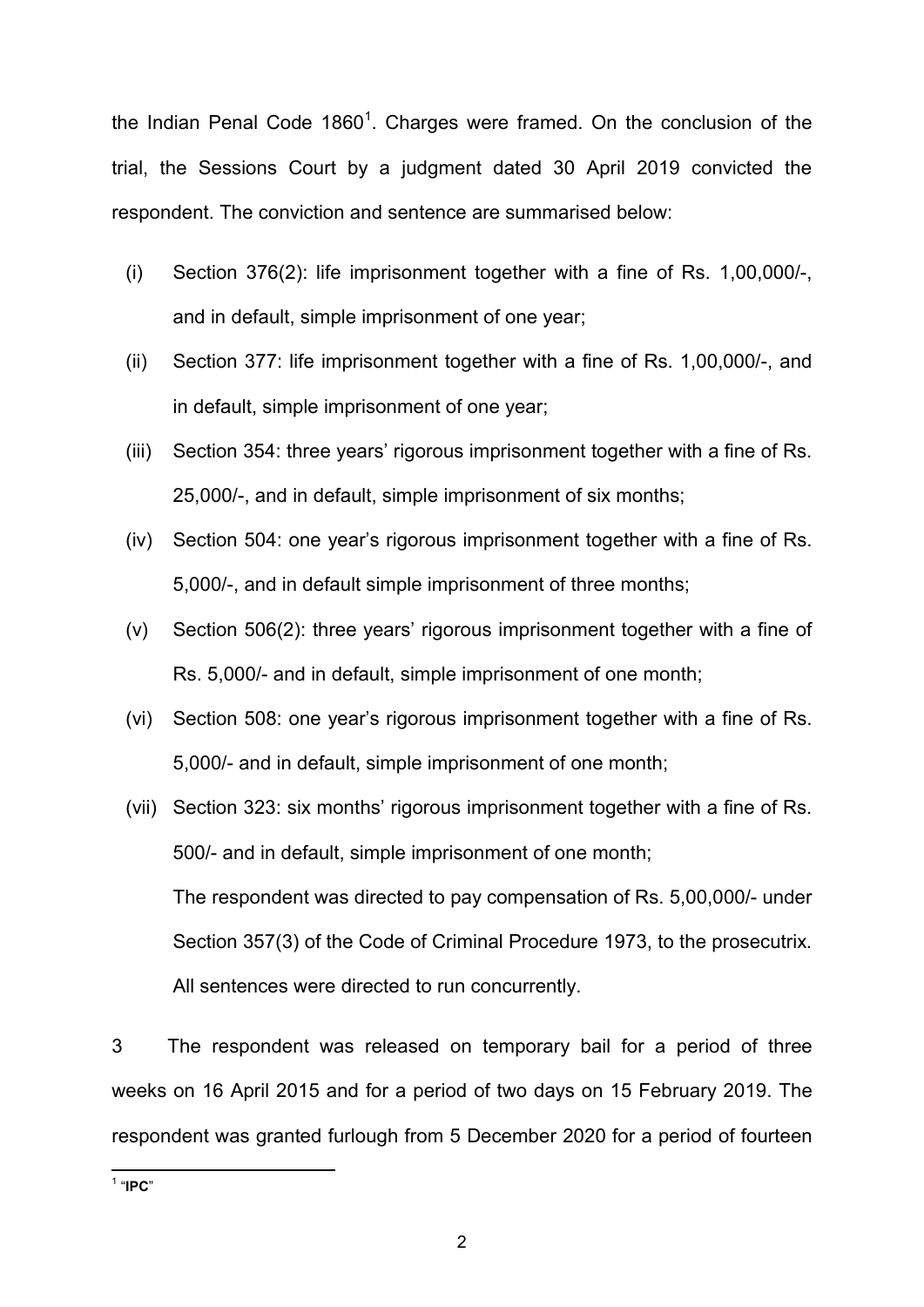days by the order of the High Court dated 2 December 2020. Due to the ill-health of his mother, the respondent was released on temporary bail from 31 January 2021 to 3 February 2021.

4 On 17 March [2](#page-2-0)021, the respondent filed an application<sup>2</sup> for furlough through the Surat Lajpore Central Jail. The application was rejected by the Director General of Police, Jail and Reformative Administration<sup>[3](#page-2-1)</sup> on 8 May 2021. The DGP dismissed the application because:

- (i) The Jail Superintendent had given a negative opinion on the furlough application as the respondent had engaged in illegal activities inside the jail, including keeping a mobile phone and making contacts outside the jail;
- (ii) The respondent if released on furlough may violate law and order;
- (iii) The opinion of the Assistant Commissioner of Police<sup>[4](#page-2-2)</sup> was sought on the grant of furlough and he had raised objections for the following reasons:
	- (a) During the investigation of the offence, the Deputy Commissioner of Police<sup>[5](#page-2-3)</sup>, had guided a team to arrest the respondent and had disclosed her official cell phone details to the media to solicit information from the public regarding the whereabouts of the respondent. On 16 October 2013 and 18 October 2013, the DCP received phone calls from a person claiming to be a 'sadhak' of the respondent, threatening to kill the DCP if she continued to search for the respondent. On investigation, it was revealed that he was a resident of Madhya Pradesh and an FIR was registered against him;

<sup>2</sup> Judicial/Furlough/1194/201 <sup>3</sup> "**DGP**" <sup>4</sup> "**ACP**" <sup>5</sup> "**DCP**"

<span id="page-2-2"></span><span id="page-2-1"></span><span id="page-2-0"></span>

<span id="page-2-3"></span>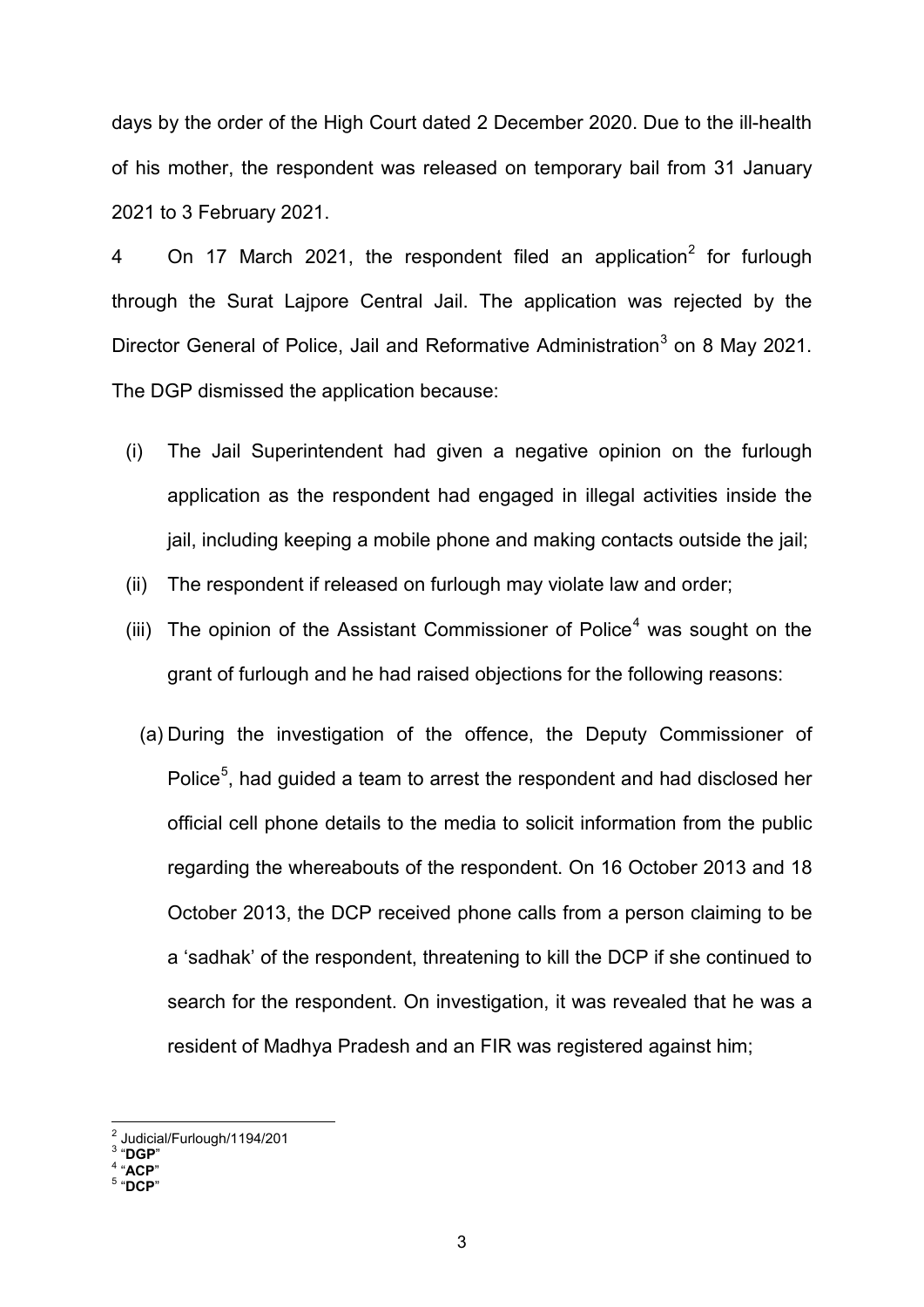- (b) The administrator of the ashram in Surat visited the respondent and the respondent gave a chit to him in his handwriting for giving a bribe of Rs. 1 crore. The administrator of the ashram and others gave a bribe to the police officers, medical officers and judicial officers to weaken the case against the respondent. An FIR against these persons was registered. In case the respondent is released on furlough, he may continue such offensive acts;
- (c) In order to break the morale of the complainant, her husband, who was a witness in the trial, was assaulted with a lethal weapon on 28 February 2014. A complaint, ICR No. 50/2014, was registered under Sections 307 and 188 of the IPC against persons connected with the respondent. While these persons have been arrested, they continue to attract a huge crowd of followers in India and may commit offensive acts in the future. The respondent may also threaten the husband of the complainant or other witnesses if he is released on furlough;
- (d) A complaint, ICR No. 31/2014, was registered under Sections 324 and 114 of the IPC and Section 135 of the Gujarat Police Act 1951, against two unknown persons for assaulting and injuring one Rakesh Jayantilal Patel, a witness in the Asaram case, on 10 March 2014 on his head with a weapon;
- (e) A complaint, ICR No. 69/2014, was registered under Sections 307, 326(A), and 114 of the IPC against two persons who claimed to be sadhaks of Asaram for assaulting and injuring one Dinesh Bhagchandani, a witness in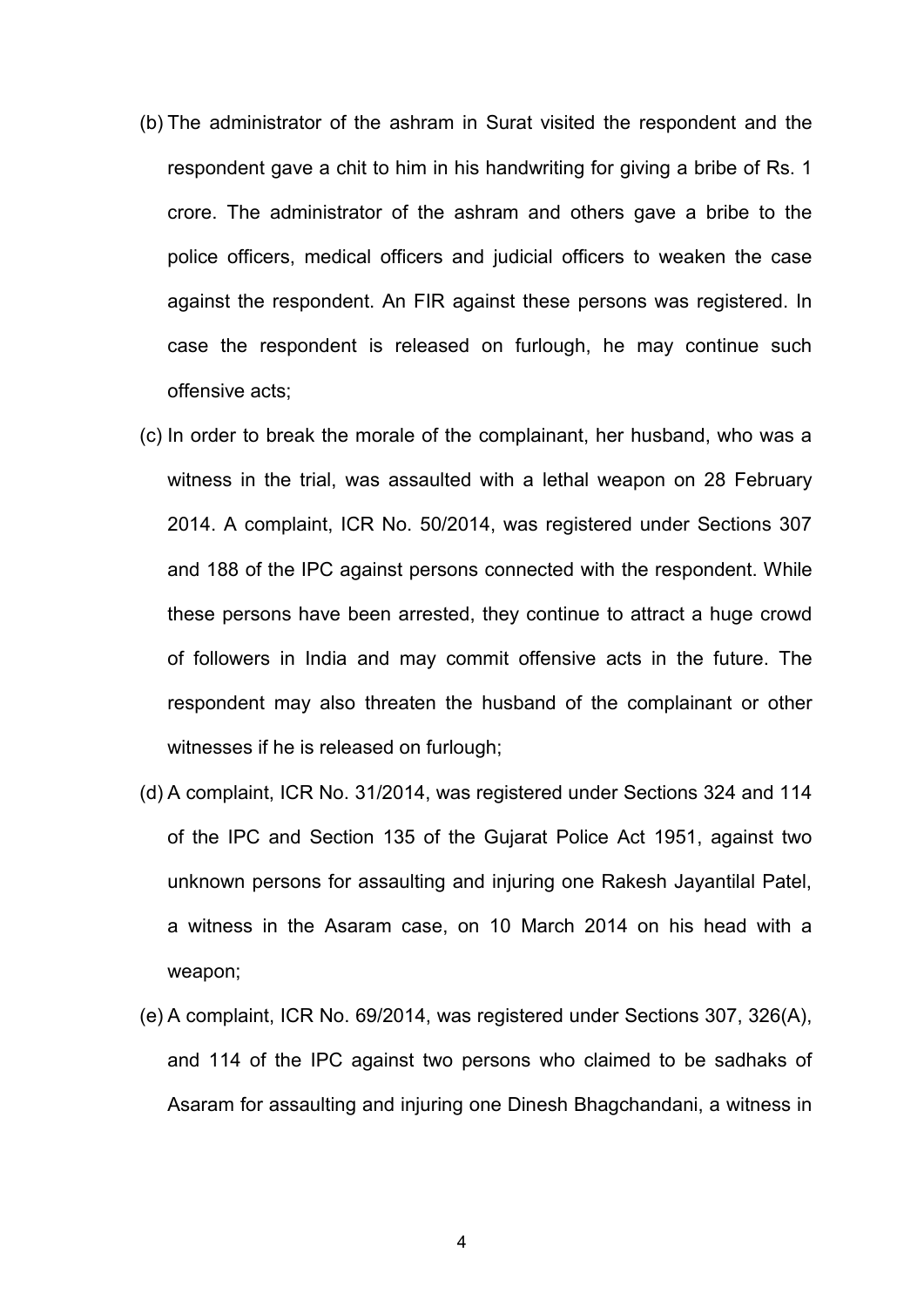the Asaram case, on 16 March 2014 by throwing acid on him and attempting to murder him;

- (f) A complaint, ICR No. 133/2014, was registered under Sections 307 of the IPC, Sections 25(1)(A)(B) and 27 of the Arms Act 1959, and Section 135(1) of the Gujarat Police Act 1951, against one unknown person for assaulting and injuring one Amrut Prajapati, a witness in the Asaram case, on 23 May 2014 by firing a revolver with the intention of causing death. The witness suffered severe injury and died during treatment;
- (g) The offences against the witnesses in Asaram's case and in the respondent's case were committed by one Pravin Vakil. The offences against these witnesses increased after this accused visited the respondent in jail on 15 February 2014. Thus, there is a possibility of the involvement of the respondent in the commission of these offences;
- (h) An FIR, CR No. 243/2015, was registered under Sections 307, 452, 120B, and 34 of the IPC and Section 25(1)(a) of the Arms Act 1959, for assaulting one Mahendra Chavala, a witness in the case against the respondent. The respondent was passively involved in the said incident; and
- (i) In connection with the investigation of the case against the respondent, 42 bags were seized from the flat of a sadhak. Pursuant to the direction of the High Court, the bags were handed over to the Income Tax Department. A raid was conducted by the Income Tax Department on sadhaks staying across the country and crores of rupees worth of properties had been seized. Most of these investments were on behalf of the respondent and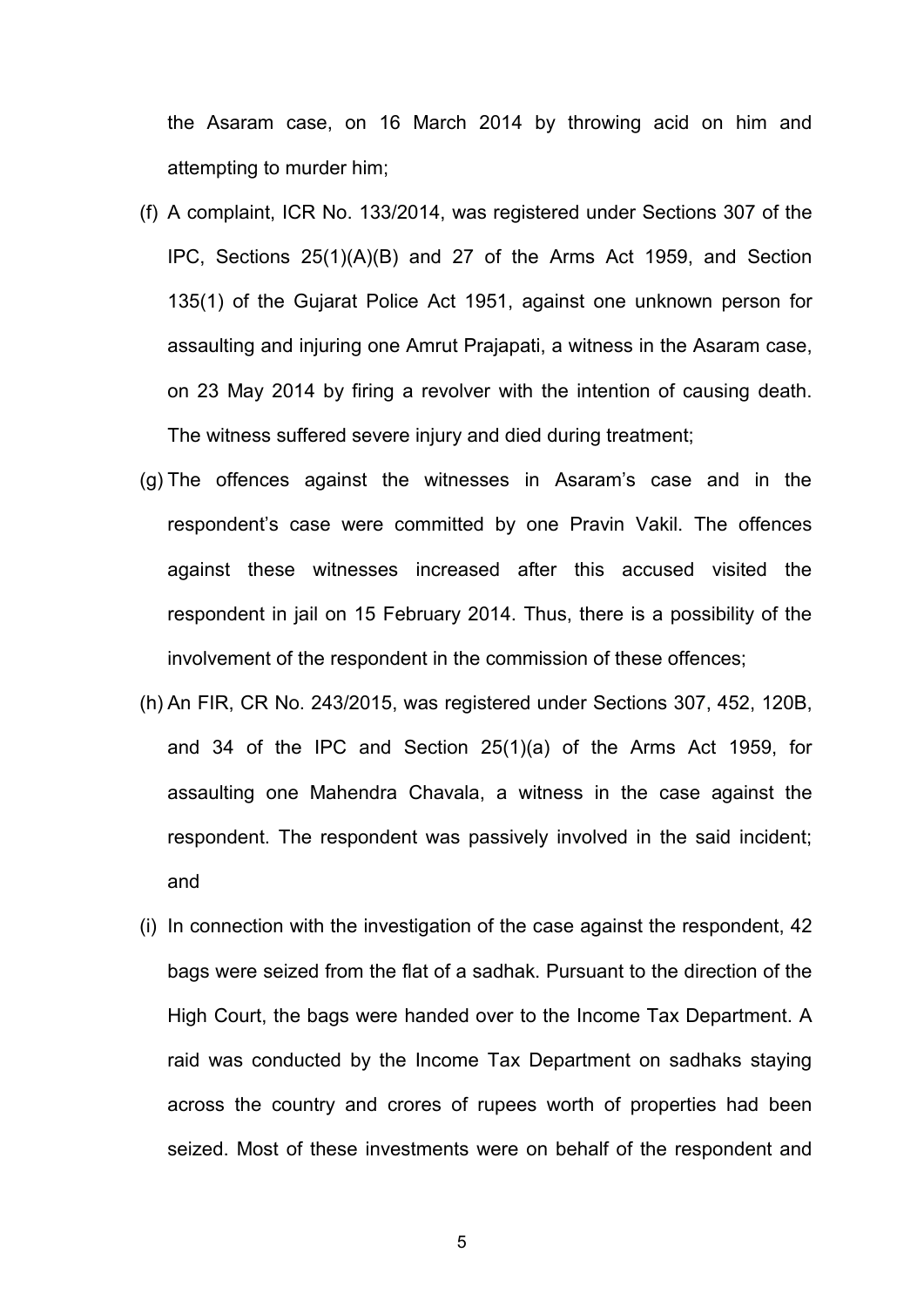his father, Asaram. During the investigation, an Inspector was threatened of being murdered and a complaint was lodged;

- (iv) The present DCP agreed with the above opinion of the ACP. Given the conduct of the respondent, his criminal network and his followers, the DCP objected to the grant of furlough to him;
- (v) The respondent was granted furlough in December 2020 on account of his ailing mother. The furlough was granted with the permission of the High Court; and
- (vi) The first furlough leave application of the respondent was dismissed in 2019. In response to the said application as well, the ACP had given a negative opinion to not grant furlough, which was corroborated by the then DCP. The reasons for rejecting the first furlough leave application are the same as those produced above.

5 Based on the above opinion, the DGP rejected the grant of furlough for the following reasons:

- (i) The respondent is accused of high profile cases of rape and atrocities punishable under provisions of Sections 376(2)(c), 377, 354, 504, 506(2), 508 of the IPC;
- (ii) The opinions of the ACP and DCP indicate that in addition to the main offence, the respondent has engaged in criminal misconduct to hinder the judicial proceedings during trial by threatening, assaulting and murdering witnesses;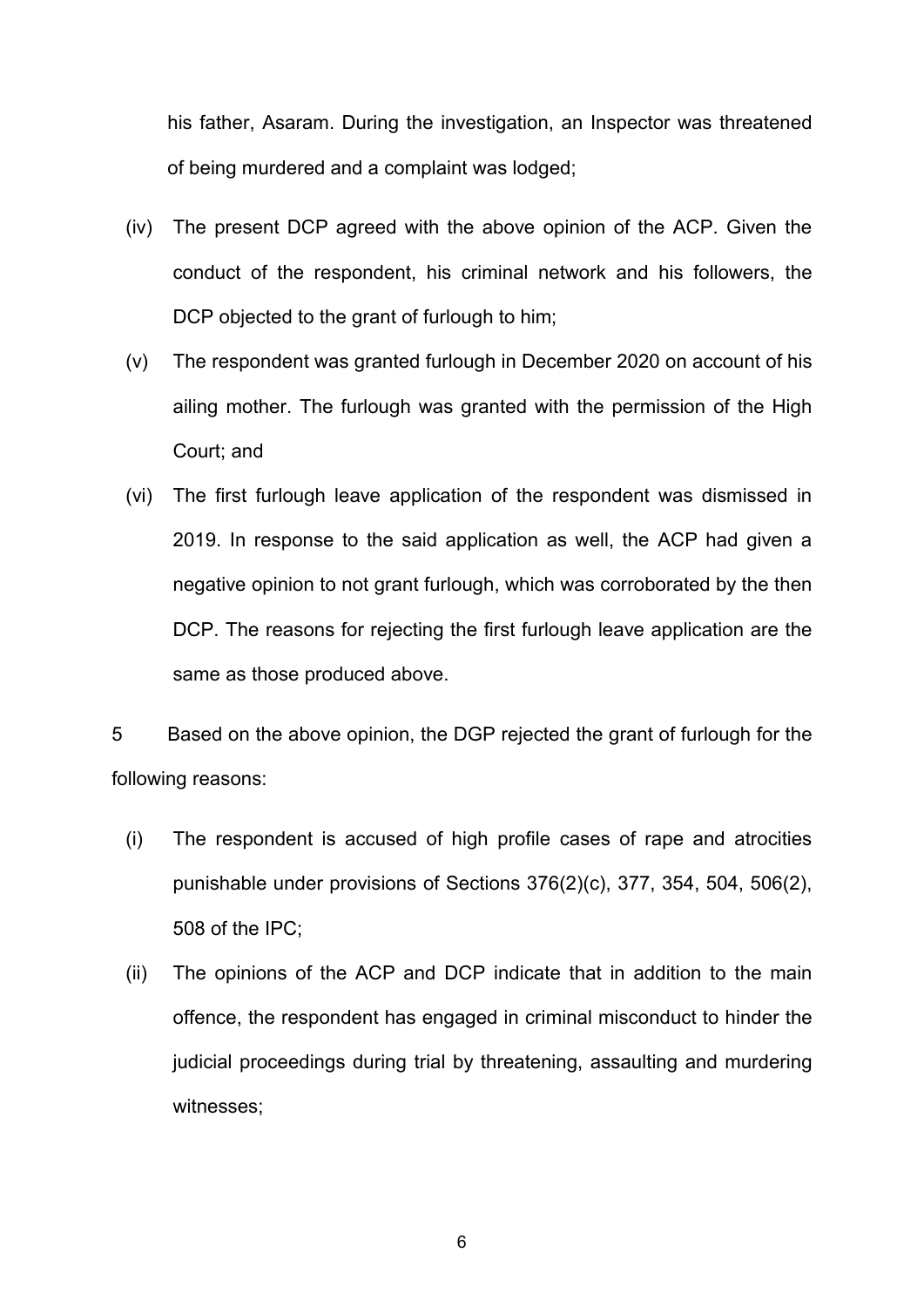- (iii) frequent assaults on witnesses have been registered against the followers of the respondent and seven offences have been registered against him;
- (iv) one of these seven offences is being supervised by an IPS officer, Shoba Bhutada, who has been threatened by the followers of the respondent;
- (v) the respondent is not a normal prisoner who may be considered for grant of furlough. He has a group of thousands of head strong followers, spanning across the country who are willing to commit offences at the instance of the respondent;
- (vi) in case the respondent is released on furlough, the lives of the witnesses in the original trial will be under threat. The respondent may interrupt the judicial proceedings for prosecution of the seven offences pending against him; and
- (vii) the respondent is engaged in dangerous activities of organized crime and has a network of persons and a financial background.

6 The respondent moved the High Court under Section 482 CrPC for setting aside the order dated 8 May 2021. The respondent relied on the proviso to Rule 3(2) of Prisons (Bombay Furlough and Parole) Rules 1959<sup>[6](#page-6-0)</sup> and urged that a prisoner sentenced to life imprisonment may be released on furlough every year instead of every two years, after he completes seven years of imprisonment. It was also submitted that furlough leave is granted as a matter of right.

7 Allowing the application of the respondent, the Single Judge of the High Court held that:

<span id="page-6-0"></span> <sup>6</sup> "**Bombay Furlough and Parole Rules**" or "**Rules**"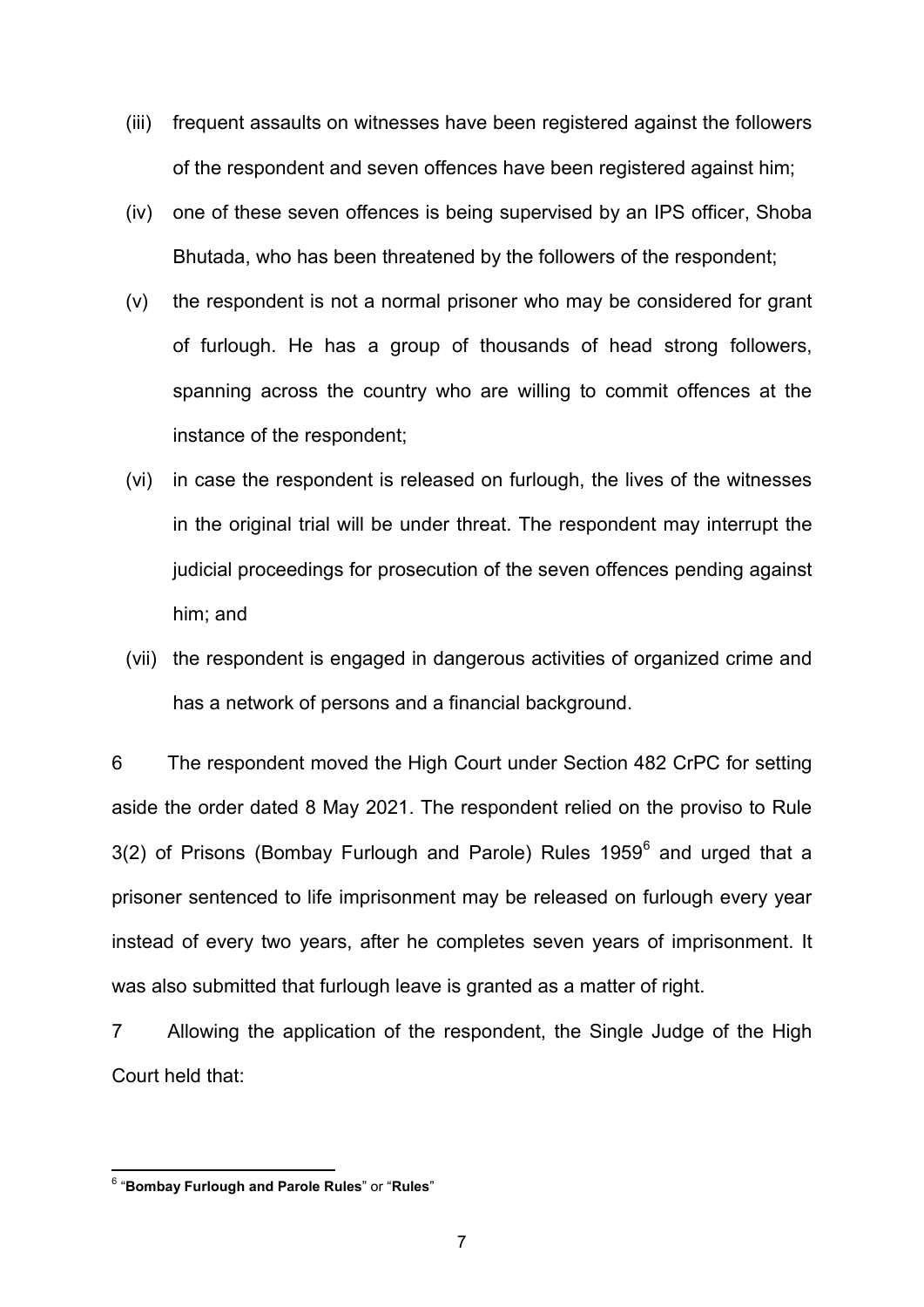- (i) The reasons furnished by the DGP for denying furlough were considered by the High Court in its previous order dated 2 December 2020, pursuant to which the respondent was released on furlough for a period of two weeks;
- (ii) No untoward incident took place after the respondent was released in December 2020 and the respondent did not misuse the liberty granted to him during the period of furlough;
- (iii) Although the respondent was involved in criminal activities earlier, no illegal activity has been reported since the respondent was released in December 2020;
- (iv) The reasons furnished by the DGP have already been considered by the High Court and are not reasonable or justified;
- (v) The respondent has been under imprisonment for a period of seven and a half years. Under the Bombay Furlough and Parole Rules, he is entitled for furlough leave once every year.

8 Based on the above reasons, the Single Judge allowed the respondent to be released on furlough leave with police escort for a period of fourteen days from the date of his release on the execution of a personal bond of Rs. 1,00,000/ before the Jail Authority and other conditions that the authority may deem fit. The respondent was to reside at the residence of his mother in Ahmedabad and was directed to surrender on the expiry of his leave. On the request of the Additional Public Prosecutor, the Single Judge of the High Court stayed the impugned order for a period of three weeks. By an order dated 6 August 2021, the implementation of the impugned order was stayed until 13 August 2021.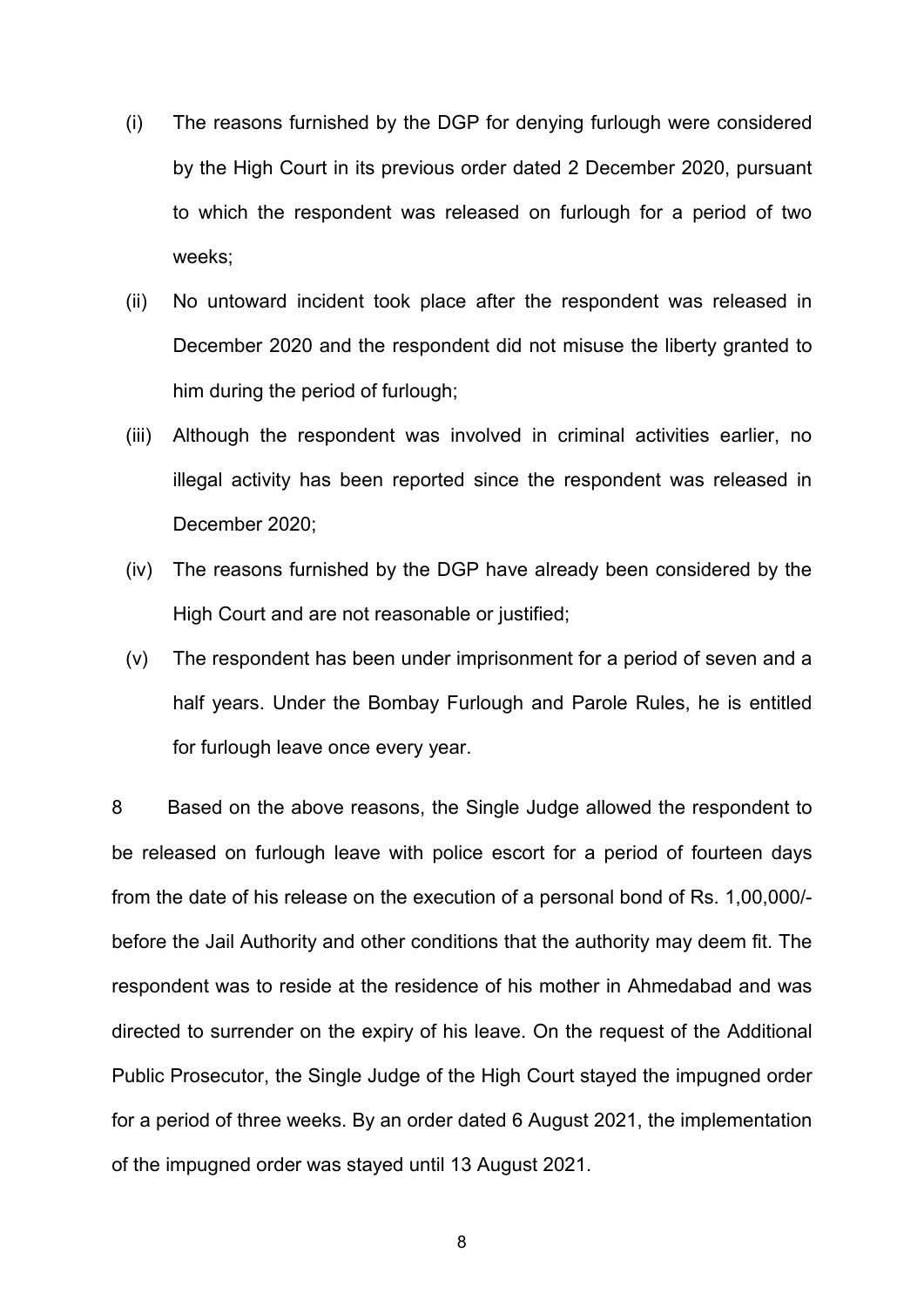9 A Special Leave Petition<sup>[7](#page-8-0)</sup> was filed by the State of Gujarat against this order. On 12 August 2021, a bench comprising of one of us, (Justice DY Chandrachud) and Justice MR Shah stayed the implementation of the order of the High Court.

### **B Rival Submissions**

10 Assailing the order of the High Court, Mr Tushar Mehta, Solicitor General appearing on behalf of the State of Gujarat, has made the following submissions:

- (i) Rules 3 and 4 of the Bombay Furlough and Parole Rules indicate that furlough cannot be allowed mechanically as a matter of right. Rule 3 creates an option for the prisoner to be released on furlough and the said Rule is subject to Rule 4;
- (ii) Under sub-Rules 4, 6 and 10 of Rule 4 of the Bombay Furlough and Parole Rules, prisoners whose release is not recommended by the Commissioner of Police or the District Magistrate on grounds of public peace and tranquility; prisoners whose conduct is not satisfactory in the opinion of Superintendent of the Prison; and prisoners who have escaped or attempted to escape from custody or have defaulted in surrendering after release on parole or furlough, shall not be considered for release on furlough;
- (iii) Rule 17 of the Bombay Furlough and Parole Rules provides that the Rules do not confer a legal right on the prisoner to claim release on furlough:

<span id="page-8-0"></span> <sup>7</sup> SLP (Crl.) No. 5699 of 2021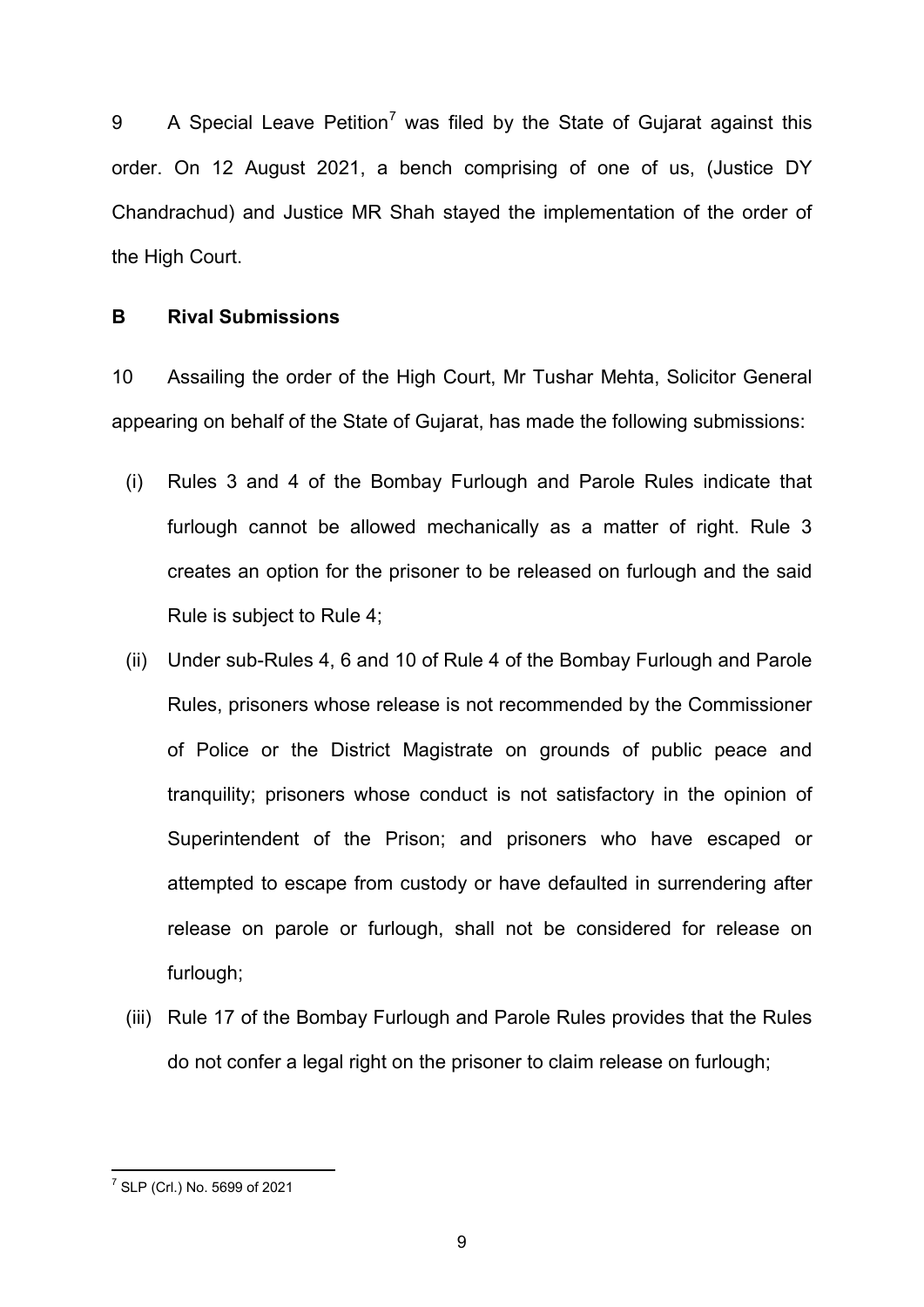- (iv) In **State of Maharashtra** v. **Suresh Pandurang Darvakar**[8](#page-9-0) this Court has held that furlough can be refused in cases where there are concerns of public peace and tranquility;
- (v) Furlough can be denied if it is not in the interest of the society as held in **Asfaq ∨.** State of Rajasthan<sup>[9](#page-9-1)</sup>;
- (vi) The facts of the case indicate the gross nature of crime, which disentitles the respondent to any discretionary relief. The DGP has noted that the respondent had attempted to bribe public officials; caused injury to the husband of the complainant and other witnesses; threatened to murder police inspectors and an inspector of the Income Tax Department; and attempted to derail the judicial process;
- (vii) The reliance placed by the High Court on its previous order dated 2 December 2020 is misplaced as the order did not deal with the objections of the authorities on denial of furlough. The grant of furlough under Rule 3 is subject to Rule 4 of the Bombay Furlough and Parole Rules which accords weight to the opinion of the authorities for grant of furlough. Unless this subjective satisfaction of the authorities, which is susceptible to judicial review, is taken away, furlough cannot be granted. The High Court has, neither in its previous order dated 2 December 2020 nor in the impugned order, made any observation on the correctness of the objections of the authorities against the grant of furlough; and
- (viii) The purpose of furlough is to enable the prisoner to meet family needs and to maintain a connection with society. Even if it is accepted that the

<span id="page-9-0"></span> $<sup>8</sup>$  (2006) 4 SCC 776<br> $<sup>9</sup>$  (2017) 15 SCC 55</sup></sup>

<span id="page-9-1"></span>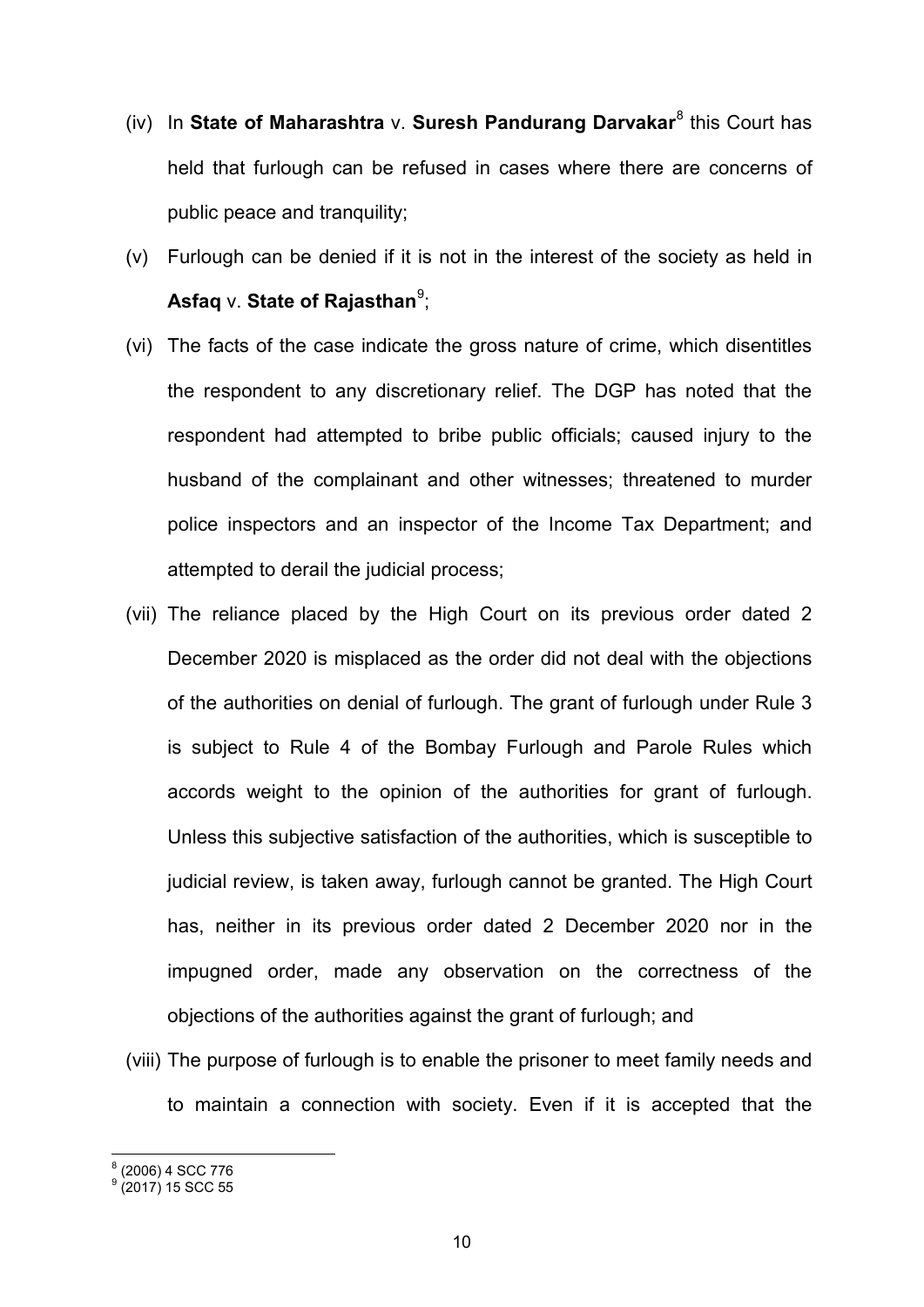prisoner is entitled to a furlough of fourteen days in a year after serving a sentence of seven years, in this case the respondent was granted furlough on 2 December 2020 and was granted interim bail from 31 January 2021 to 3 February 2021. Thus, the respondent cannot be granted furlough again in the month of July 2021.

11 Opposing the submissions of the Solicitor General, Mr Sanjiv Punalekar, counsel for the respondent, urged that:

- (i) On 5 May 2021, the father of the respondent, Asaram Bapu, tested positive for COVID-19 and is suffering from multiple colonic diverticulosis gastrointestinal bleeding. On 16 February 2021, the respondent's father was admitted to the hospital, where it was found that he had an attack of unstable angina or acute coronary syndrome. The respondent's father is suffering from 11 major chronic ailments and suffered from septic shock and pulmonary embolism in June 2021;
- (ii) There is no family member around the respondent's father and his condition is critical. The respondent is the only son of his father. The respondent's mother is also severely ill and is being taken care of by her daughter. Thus, the respondent is required to be released on furlough to take care of his father's medical care and treatment;
- (iii) The appeal against the respondent's conviction and the application for suspension of sentence are pending for hearing before the High Court;
- (iv) The respondent has been released on temporary bail and furlough leave on four occasions and no untoward incident was reported during his release;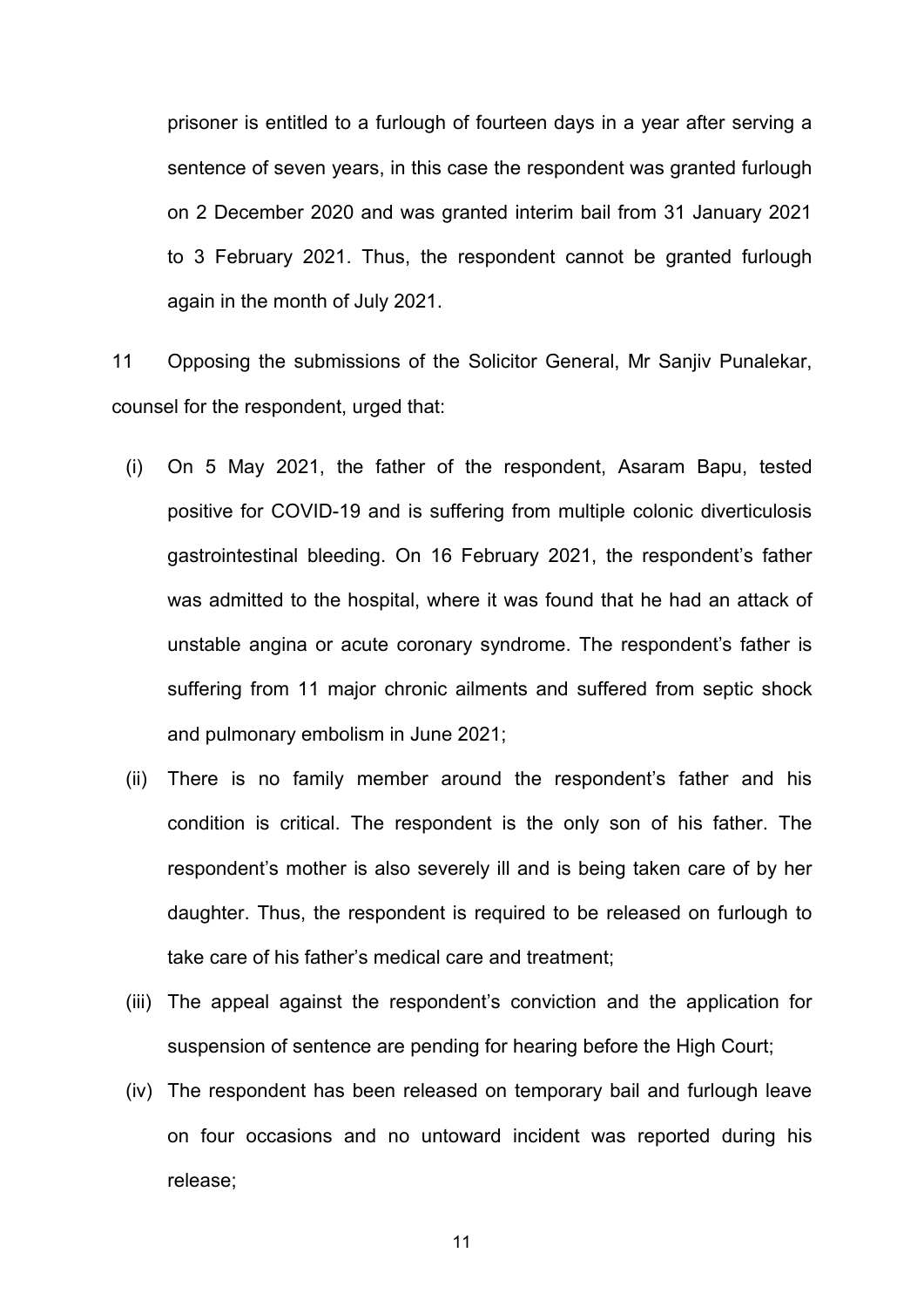- (v) The furlough leave is a matter of right and is granted periodically to prisoners to continue their association with their families;
- (vi) Apart from the present case, the respondent is an accused in two criminal cases and has been granted bail in both the cases;
- (vii) With respect to the other offences mentioned in the order dated 8 May 2021, the respondent is not associated with the attacks, his name has not been mentioned in the FIRs and there is no proof to show that the respondent is connected to the accused in those cases. Since he has already been convicted, there is no question of threatening the witnesses;
- (viii) The infractions referred to by the Superintendent of Prison to the grant of furlough to the respondent are minor and have no nexus to respondent's behaviour once he is released on furlough;
- (ix) The difference between grant of furlough and parole is that furlough is granted to prisoners after they have undergone a specified period of sentence, parole is a conditional temporary release on ground of good conduct for a situational relief; and
- (x) Rule 3(2) of the Bombay Furlough and Parole Rules provides that a prisoner sentenced to life imprisonment may be released on furlough "every year" after he completes seven years of imprisonment. The phrase "every year" must be interpreted to mean every calendar year.

12 Having adverted to the rival submissions of the parties, we shall now address the issue at hand.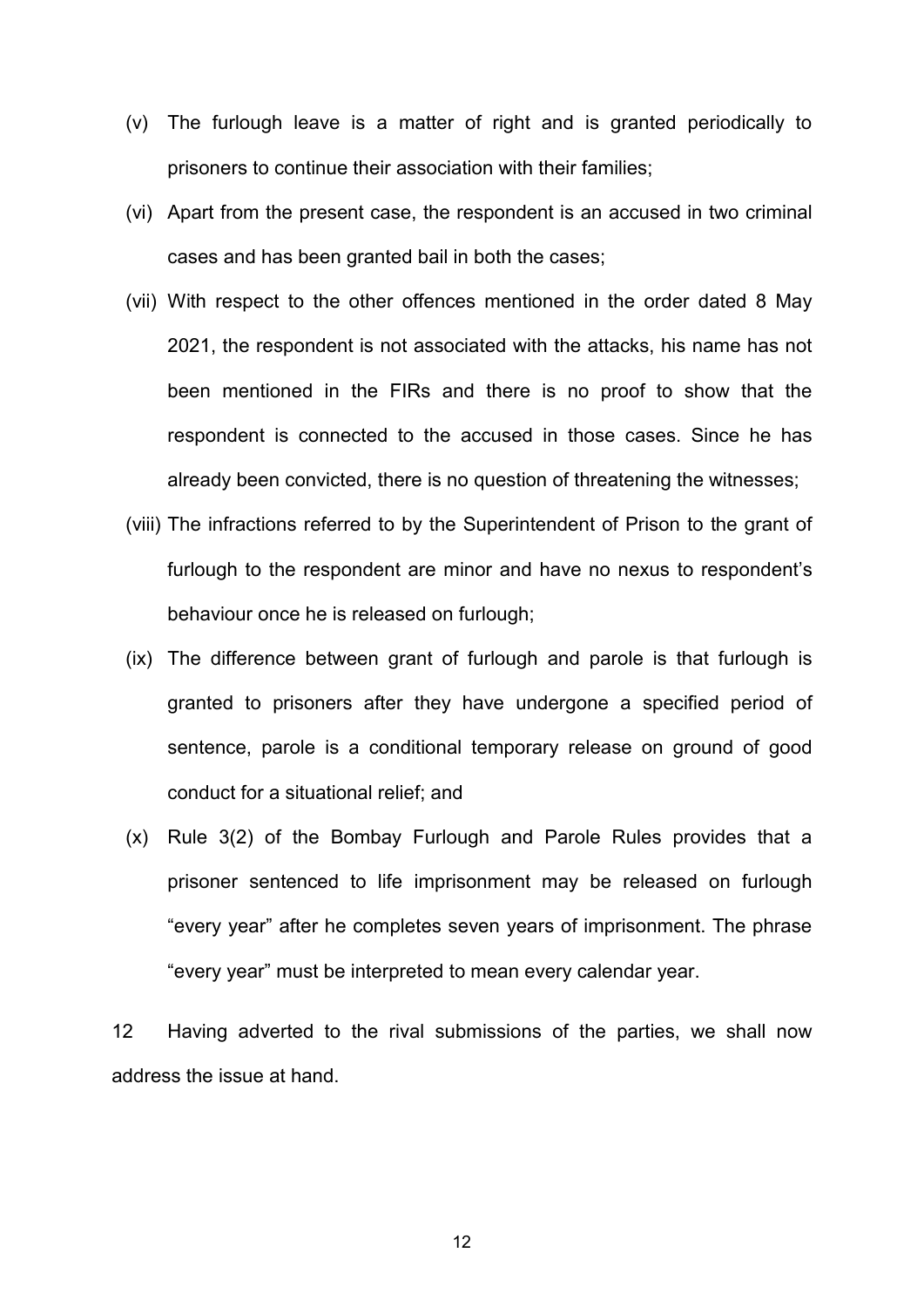### **C Analysis**

13 The Bombay Furlough and Parole Rules were made pursuant to Section 59 of the Prisons Act 1894 and are applicable in the State of Gujarat. Under sub-Section 5 of Section 59 of the Prisons Act 1894, the State Government may make rules for the award of marks and shortening of sentences. Sub-Section 28 of Section 59 also grants power to the State Governments to make rules for carrying out the purposes of the Act.

14 Rule 3 of the Bombay Furlough and Parole Rules provides for the grant of furlough to prisoners and reads as follows:

#### "3. **When Prisoner may be granted furlough.**

(1) A Prisoner, who is sentenced to imprisonment for a period exceeding one year but not exceeding five years, may be released on furlough for a period of two weeks at a time for every year of actual imprisonment undergone. (2) **A Prisoner, who is sentenced to imprisonment for a period exceeding five years may be released on furlough for a period of two weeks at a time for every two years of actual imprisonment undergone:**

Provided that a prisoner sentenced to imprisonment for more than five years but not to imprisonment for life may be released on furlough every year instead of every two years during the last five years of his unexpired period of sentence: **Provided further that a prisoner sentenced to life imprisonment may be released on furlough every year instead of every two years after he completes seven years actual imprisonment.**

Note 1: The period of imprisonment in this rule includes the sentence or sentences awarded in lieu of fine in case the amount of fine is not paid.

Provided that if fine is paid during the period of imprisonment and the total sentence is reduced to a term not exceeding 5 years he shall thereafter be eligible for release in accordance with sub-rule (1) instead of every two years under sub-rule (2).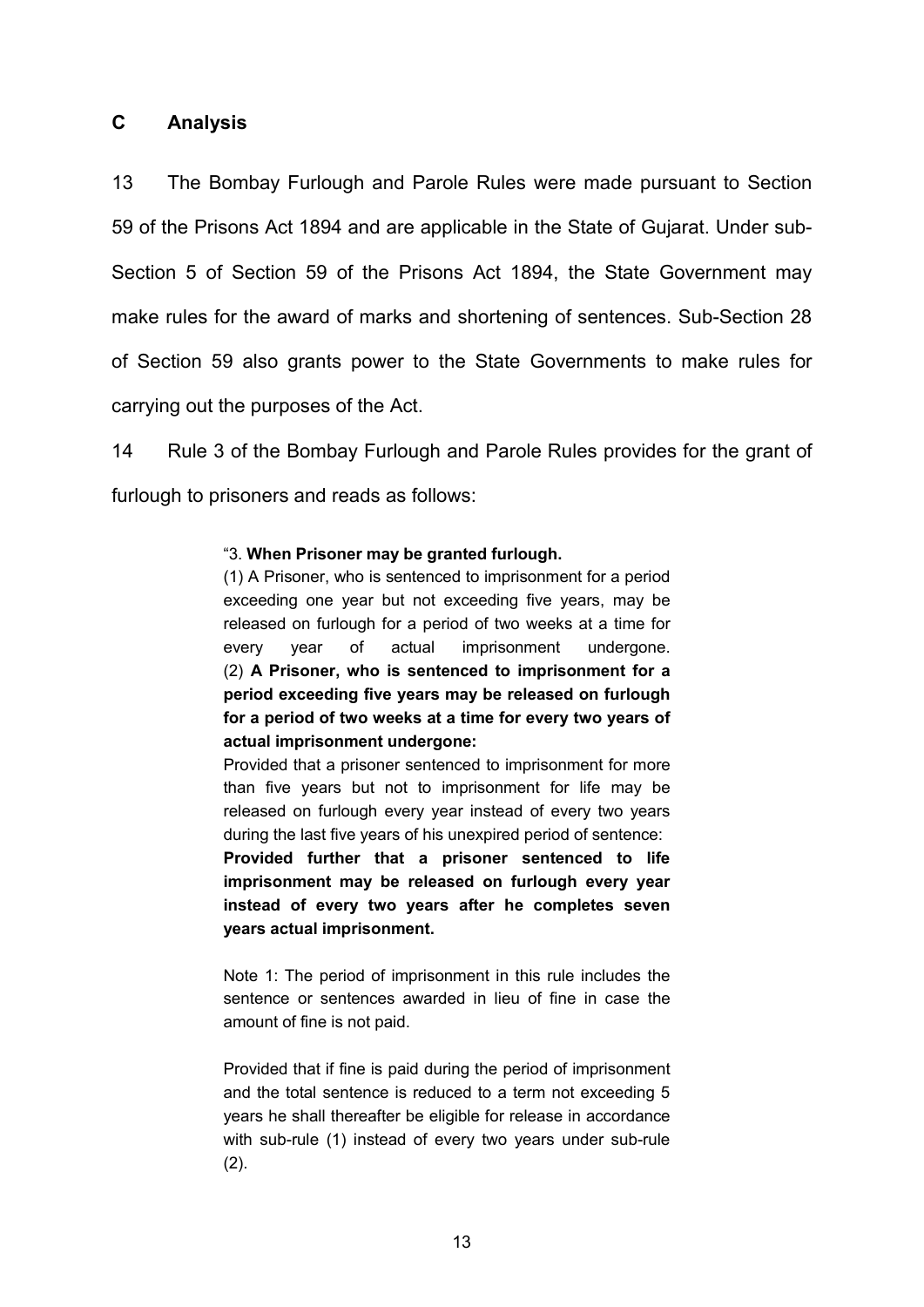Note 2: For the purposes of this rule, the period of imprisonment shall be computed as the total period for which a prisoner is sentenced even though one or more sentences be concurrent.

Note 3: If at any time a prisoner who could have been granted furlough is either not granted or is refused the same the period for which he could have been granted the furlough shall not be carried forward but shall lapse.

Note 4: The period of two weeks may be initially extended up to three weeks in the case of prisoners desiring to spend the furlough outside the State of Bombay.

Note 5: An order sanctioning the release of a prisoner on furlough shall cease to be valid if not given effect within a period of two months of the date thereof."

(**emphasis supplied**)

Rule 4 further stipulates the conditions when furlough shall not be granted:

#### "4. **When prisoners shall not be granted furlough.-**

The following categories of prisoners shall not be considered for release on furlough:-

(1) Habitual prisoners.

(2) Prisoners convicted of offenses under sections 392 to 402 (both inclusive) of the Indian Penal Code.

(3) Prisoners convicted of offence under the Bombay Prohibition Act, 1949

**(4) Prisoners whose release is not recommended in Great Bombay by the Commissioner of Police and elsewhere, the District Magistrate on the ground of public peace and tranquility.** 

(5) Prisoners who, in the opinion of the Superintendent of the prison show a tendency towards crime.

**(6) Prisoners whose conduct is in the opinion of Superintendent of the Prison, not satisfactory enough.** 

(7) Prisoners confined in the Ratnagiri Special Prison [other than prisoners transferred to that prison for jail services.]

(8) Prisoners convicted of offences of violence against person or property committed for political motives, unless the prior consent of the State Government to such release is obtained.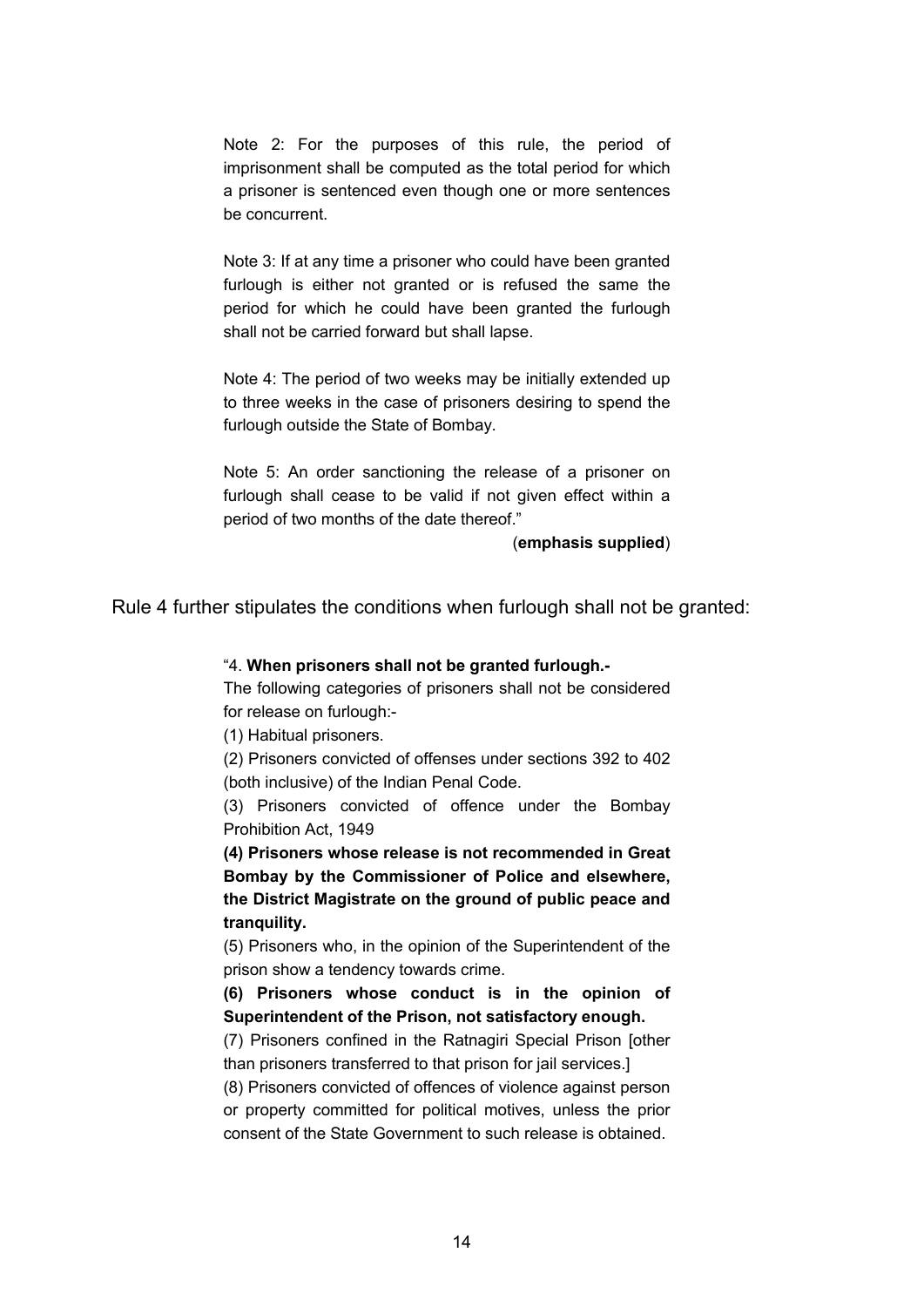(9) A prisoner or class of prisoners in whose case the State Government has directed that the prisoner shall not be released or that the case should be referred to it for orders. **(10) Prisoners who have at any time escaped or attempted to escape from lawful custody or have defaulted in any way in surrendering themselves at the appropriate time after release on parole on furlough.**  (11) Prisoners convicted of offences under the Narcotic Drugs and Psychotropic Substance Act, 1985."

(**emphasis supplied**)

Rule 17 of the Rules clarifies the nature of the grant of furlough:

### "**Nothing in these rules shall be construed as conferring a legal right on a prisoner to claim release on furlough**." (**emphasis supplied**)

15 From a reading of the above provisions it is evident that the Bombay Furlough and Parole Rules do not confer a legal right on a prisoner to be released on furlough. The grant of furlough is regulated by Rule 3 and Rule 4. While Rule 3 provides the eligibility criteria for grant of furlough for prisoners serving different lengths of imprisonment, Rule 4 imposes limitations. The use of the expression "may be released" in Rule 3 indicates the absence of an absolute right. This is further emphasised in Rule 17 which states that said Rules do not confer a legal right on a prisoner to claim release on furlough. Thus the grant of release on furlough is a discretionary remedy circumscribed by Rules 3 and 4 extracted above.

16 The applicability of these Rules was considered by a two judge Bench of this Court in **State of Maharashtra** v. **Suresh Pandurang Darvakar**[10.](#page-14-0) Justice Arijit Pasayat, speaking for the Bench held that:

<span id="page-14-0"></span> <sup>10</sup> (2006) 4 SCC 776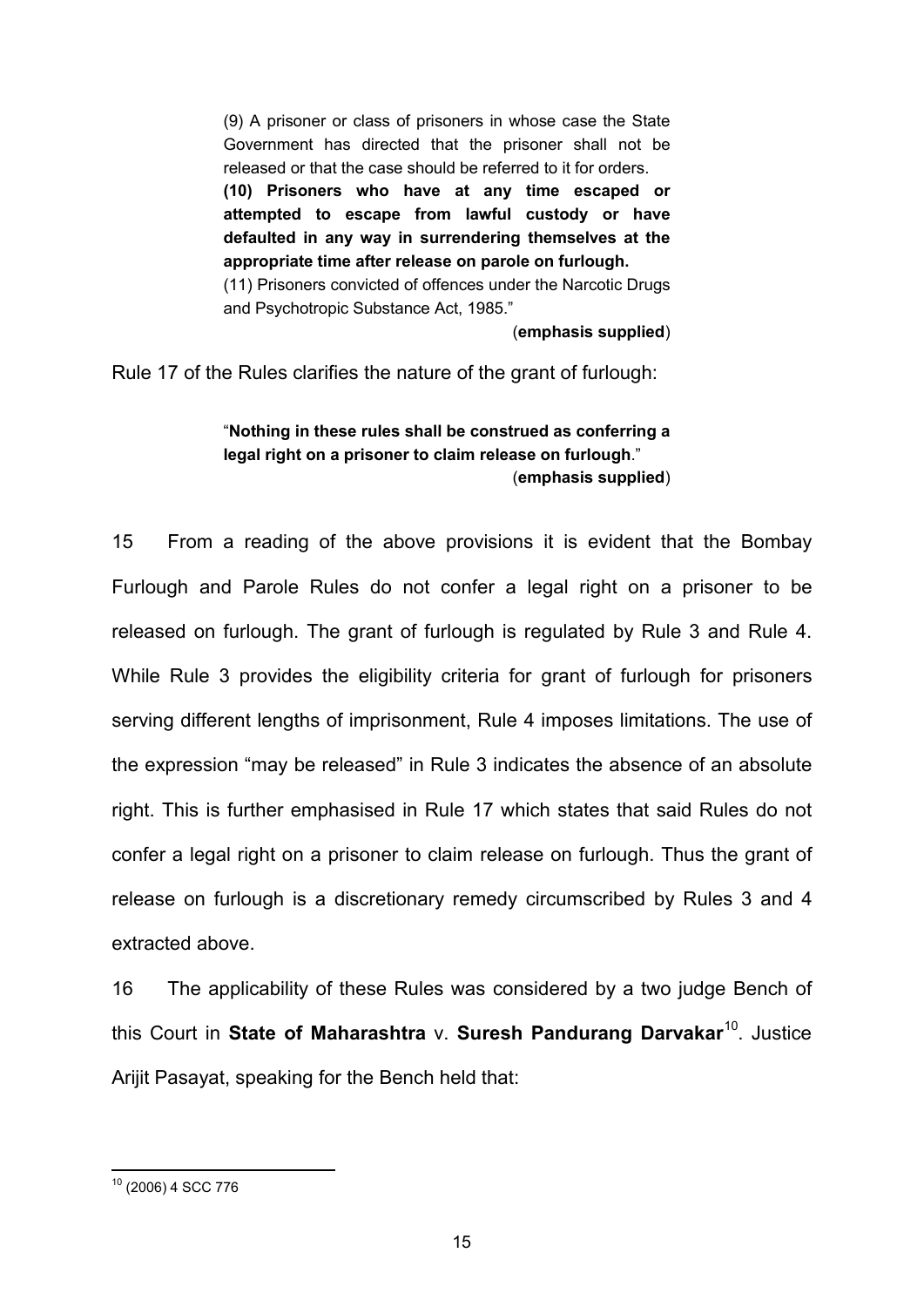"5. According to the learned counsel for the appellants, the High Court has not kept in view Rules 4(4) and 6 of the Prisons (Bombay Furlough and Parole) Rules, 1959 (in short "the Rules"). The said Rules have been framed in exercise of powers conferred by clauses (5) and (28) of Section 59 of the Prisons Act, 1894 (in short "the Act") in its application to the State of Maharashtra as it stood then. The expression "furlough system" is defined in clause (5-A) of Section 3 of the Act, while the expression "parole system" is defined in clause (5-B) of the said provision. **The underlying object of the Rules relating to "parole" and "furlough" have been mentioned in the report submitted by All-India Jail Manual Committee and the objects mentioned in Model Prison Manual. The "furlough" and "parole" have two different purposes. It is not necessary to state the reasons while releasing the prisoner on furlough, but in case of parole reasons are to be indicated in terms of Rule 19. But release on furlough cannot be said to be an absolute right of the prisoner as culled out from Rule 17. It is subject to the conditions mentioned in Rules 4(4) and 6.** Furlough is allowed periodically under Rule 3 irrespective of any particular reason merely with a view to enable the prisoner to have family association, family and social ties and to avoid ill-effect of continuous prison life. Period of furlough is treated as a period spent in the prison. But Rule 20 shows that period spent on parole is not to be counted as remission of sentence. **Since the furlough is granted for no particular reason, it can be denied in the interest of society; whereas parole is to be granted only on sufficient cause being shown.**

[…]

7. **A bare reading of Rule 4(4) indicates that release can be refused when the same is not recommended by the Commissioner of Police in Greater Bombay and elsewhere, by the District Magistrate on the ground of public peace and tranquillity**."

#### (**emphasis supplied**)

17 In **Suresh Darvakar** (supra), the Court distinguished parole from furlough.

While both parole and furlough are temporary releases from confinement, parole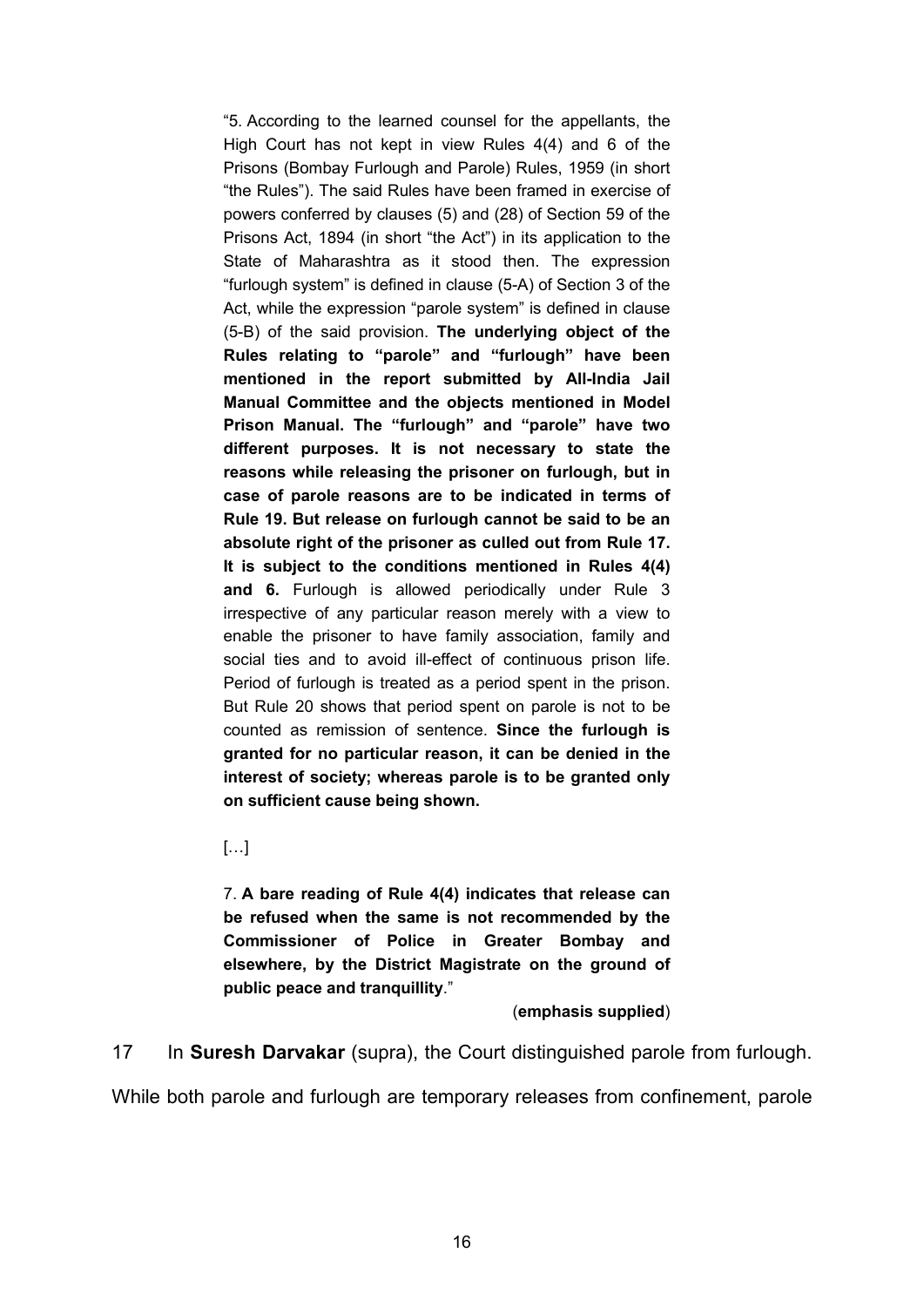is granted only for a specific purpose. A prisoner is entitled to apply for furlough once he has served the minimum years of sentence as stipulated in Rule 3.

18 The difference between bail, furlough and parole was also considered by a two-judge Bench of this Court in **State of Haryana** v. **Mohinder Singh**[11](#page-16-0). Justice DP Wadhwa, referring to the Haryana Good Conduct Prisoners (Temporary Release) Act 1988 and the Punjab Good Conduct Prisoners (Temporary Release) Act 1962, observed that

> "17. "Furlough" and "parole" are two distinct terms now being used in the Jail Manuals or laws relating to temporary release of prisoners. These two terms have acquired different meanings in the statute with varied results. Dictionary meanings, therefore, are not quite helpful. In this connection we may refer to the Haryana Good Conduct Prisoners (Temporary Release) Act, 1988 which has repealed the Punjab Good Conduct Prisoners (Temporary Release) Act, 1962. The Punjab Act was earlier applicable in the State of Haryana. The language of both the Acts is same and it may be useful to refer to Sections 3 and 4 of any of these two Acts to understand the difference between parole and furlough:

 $\left[\ldots\right]$ 

18. It would be thus seen that when a prisoner is on parole his period of release does not count towards the total period of sentence while when he is on furlough he is eligible to have the period of release counted towards the total period of his sentence undergone by him."

19 In **Asfaq** v. **State of Rajasthan**[12,](#page-16-1) Justice AK Sikri, speaking for the two-

judge Bench observed that:

"11. There is a subtle distinction between parole and furlough. A parole can be defined as conditional release of prisoners i.e. an early release of a prisoner, conditional on good

<span id="page-16-1"></span><span id="page-16-0"></span> $\frac{11}{12}$  (2000) 3 SCC 394<br> $\frac{12}{12}$  (2017) 15 SCC 55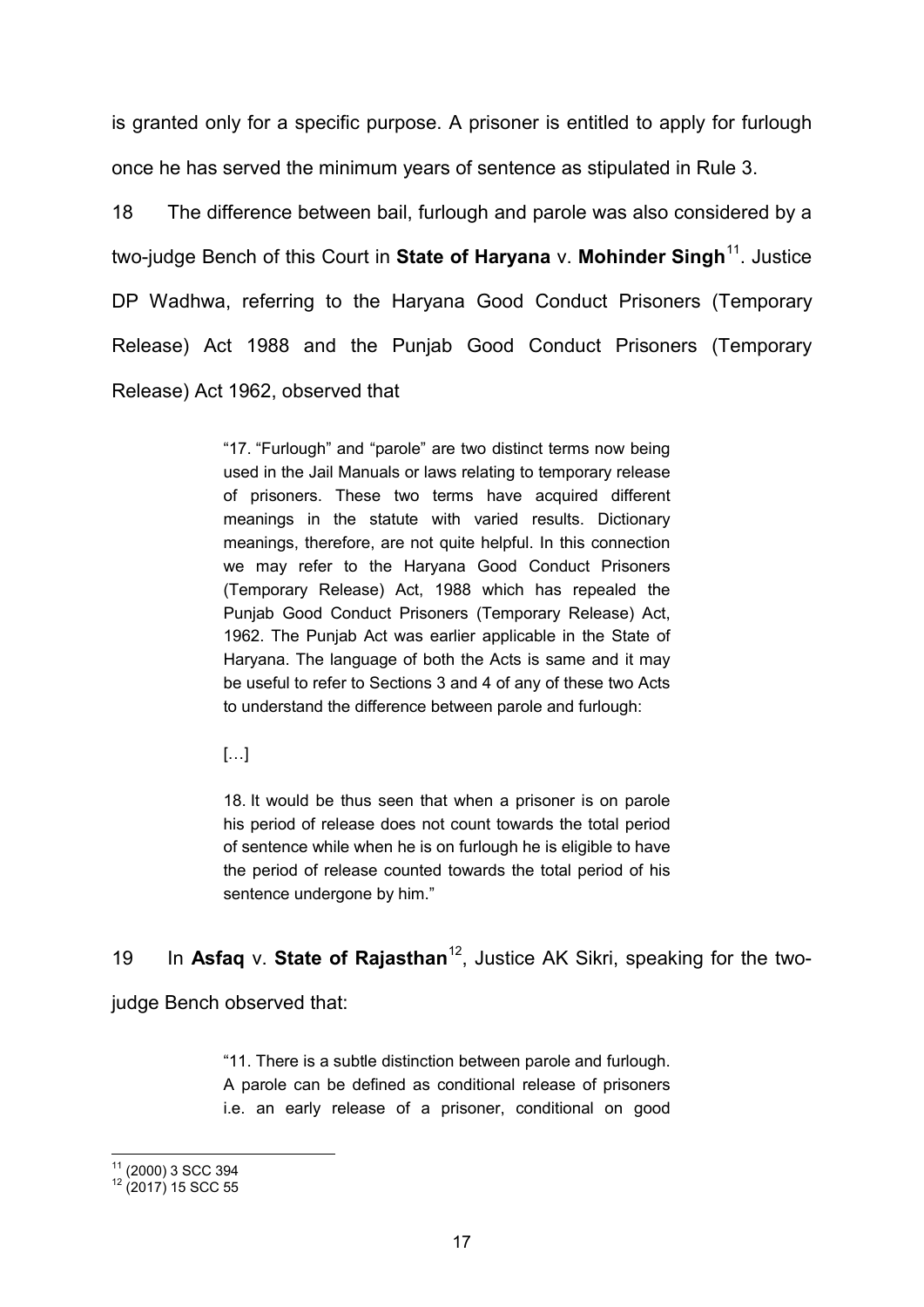behaviour and regular reporting to the authorities for a set period of time. It can also be defined as a form of conditional pardon by which the convict is released before the expiration of his term. Thus, the parole is granted for good behaviour on the condition that parolee regularly reports to a supervising officer for a specified period. Such a release of the prisoner on parole can also be temporarily on some basic grounds. In that eventuality, it is to be treated as mere suspension of the sentence for time being, keeping the quantum of sentence intact. Release on parole is designed to afford some relief to the prisoners in certain specified exigencies.

 $\left[\ldots\right]$ 

14. Furlough, on the other hand, is a brief release from the prison. It is conditional and is given in case of long-term imprisonment. The period of sentence spent on furlough by the prisoners need not be undergone by him as is done in the case of parole. Furlough is granted as a good conduct remission."

Summarising the difference between parole and furlough, the Court noted that

"16. […]

(*i*) Both parole and furlough are conditional release.

(*ii*) Parole can be granted in case of short-term imprisonment whereas in furlough it is granted in case of long-term imprisonment.

(*iii*) Duration of parole extends to one month whereas in the case of furlough it extends to fourteen days maximum.

(*iv*) Parole is granted by Divisional Commissioner and furlough is granted by the Deputy Inspector General of Prisons.

(*v*) For parole, specific reason is required, whereas furlough is meant for breaking the monotony of imprisonment.

(*vi*) The term of imprisonment is not included in the computation of the term of parole, whereas it is vice versa in furlough.

(*vii*) Parole can be granted number of times whereas there is limitation in the case of furlough.

(*viii*) Since furlough is not granted for any particular reason, it can be denied in the interest of the society.

(See *State of Maharashtra* v. *Suresh Pandurang Darvakar* [*State of Maharashtra* v. *Suresh Pandurang Darvakar*, (2006) 4 SCC 776 : (2006) 2 SCC (Cri) 411]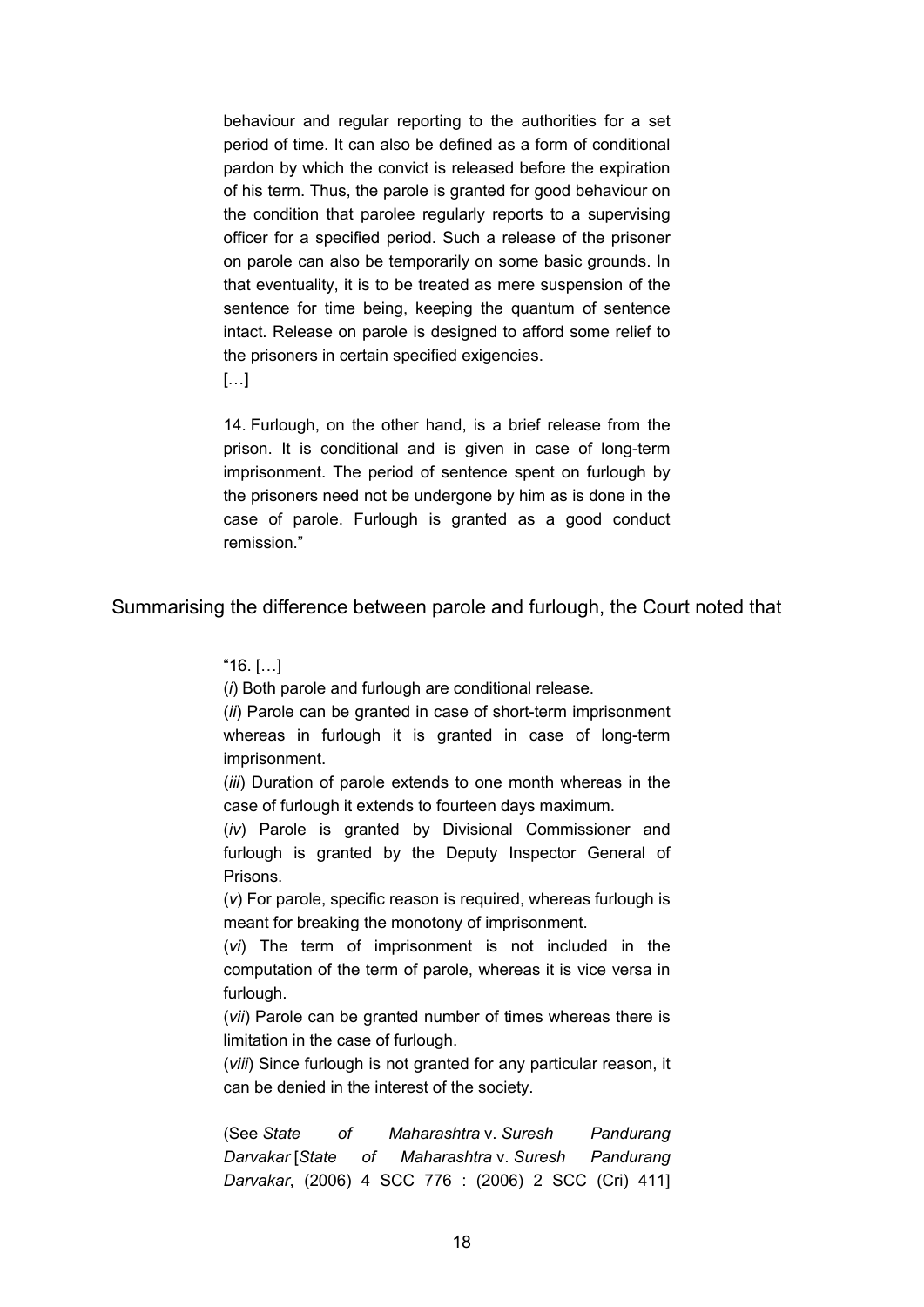and *State of Haryana* v. *Mohinder Singh* [*State of Haryana* v. *Mohinder Singh*, (2000) 3 SCC 394 : 2000 SCC (Cri) 645] .)

After noting the purpose of parole on the one hand and furlough on the other, the Court indicated the need for a balance to be maintained between two competing interests while granting parole or furlough- that of reforming the convict on one hand and the public purpose and interests of society on the other:

> "19. Having noted the aforesaid public purpose in granting parole or furlough, ingrained in the reformation theory of sentencing, other competing public interest has also to be kept in mind while deciding as to whether in a particular case parole or furlough is to be granted or not. **This public interest also demands that those who are habitual offenders and may have the tendency to commit the crime again after their release on parole or have the tendency to become a threat to the law and order of the society, should not be released on parole.** This aspect takes care of other objectives of sentencing, namely, deterrence and prevention. This side of the coin is the experience that great number of crimes are committed by the offenders who have been put back in the street after conviction. Therefore, while deciding as to whether a particular prisoner deserves to be released on parole or not, the aforesaid aspects have also to be kept in mind. To put it tersely, the authorities are supposed to address the question as to whether the convict is such a person who has the tendency to commit such a crime or he is showing tendency to reform himself to become a good citizen.

> 20. Thus, not all people in prison are appropriate for grant of furlough or parole. Obviously, society must isolate those who show patterns of preying upon victims. Yet administrators ought to encourage those offenders who demonstrate a commitment to reconcile with society and whose behaviour shows that they aspire to live as law-abiding citizens. Thus, parole programme should be used as a tool to shape such adjustments." (**emphasis supplied**)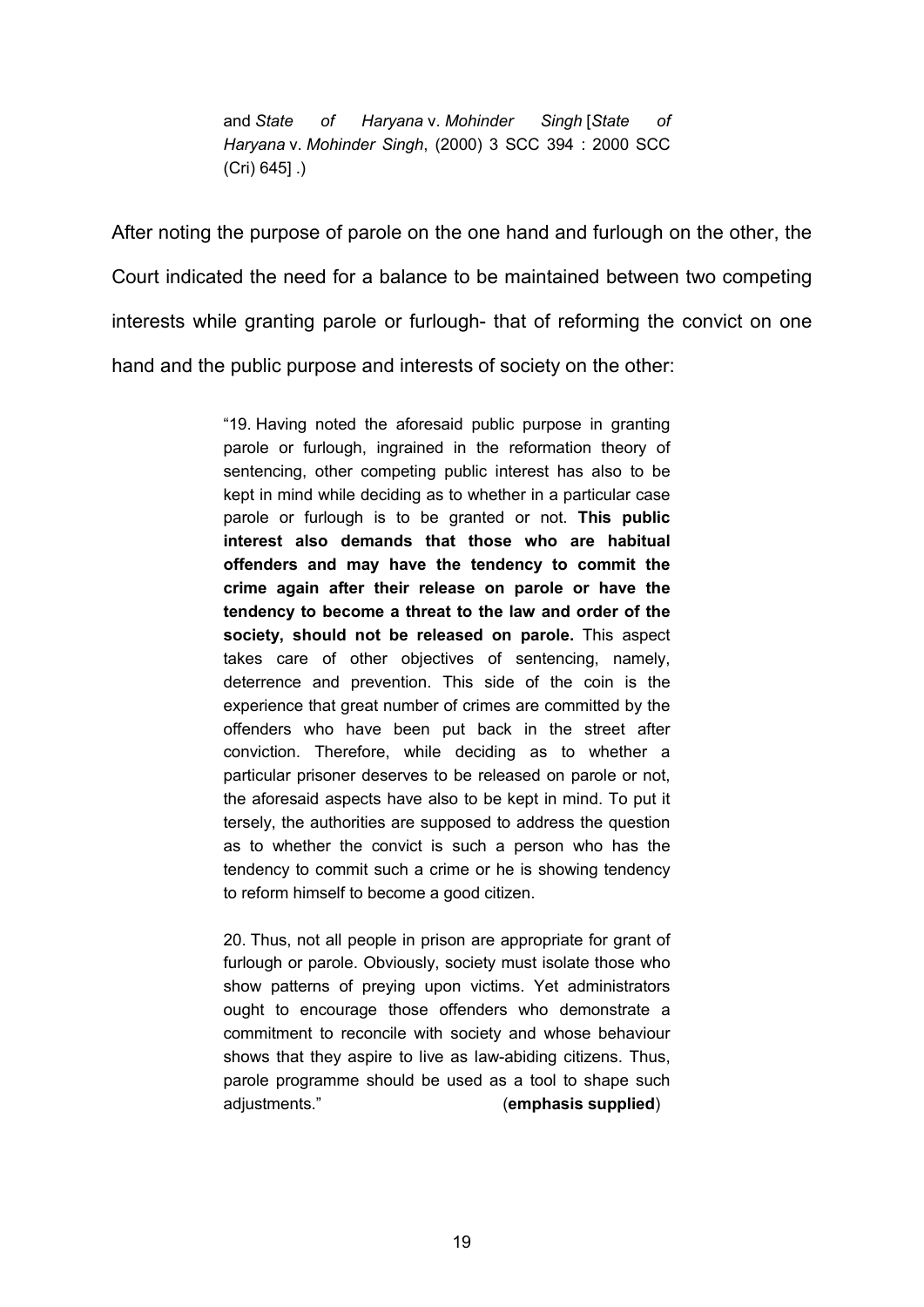20 The principles may be formulated in broad, general terms bearing in mind the caveat that the governing rules for parole and furlough have to be applied in each context. The principles are thus:

- (i) Furlough and parole envisage a short-term temporary release from custody;
- (ii) While parole is granted for the prisoner to meet a specific exigency, furlough may be granted after a stipulated number of years have been served without any reason;
- (iii) The grant of furlough is to break the monotony of imprisonment and to enable the convict to maintain continuity with family life and integration with society;
- (iv) Although furlough can be claimed without a reason, the prisoner does not have an absolute legal right to claim furlough;
- (v) The grant of furlough must be balanced against the public interest and can be refused to certain categories of prisoners.

21 The furlough application of the respondent was rejected by the DGP by an order dated 8 May 2021. The DGP relied on the concurrent opinion of the ACP, DCP and Jail Superintendent to deny the grant of furlough, based on the following circumstances:

- (i) the gravity of the offences that the respondent has been convicted of, including, Sections 376(2)(c), 377, 354, 504, 506(2), 508 of the IPC;
- (ii) the criminal misconduct of the respondent, during the trial, including attempts to bribe public officials; threatening, assaulting and murdering of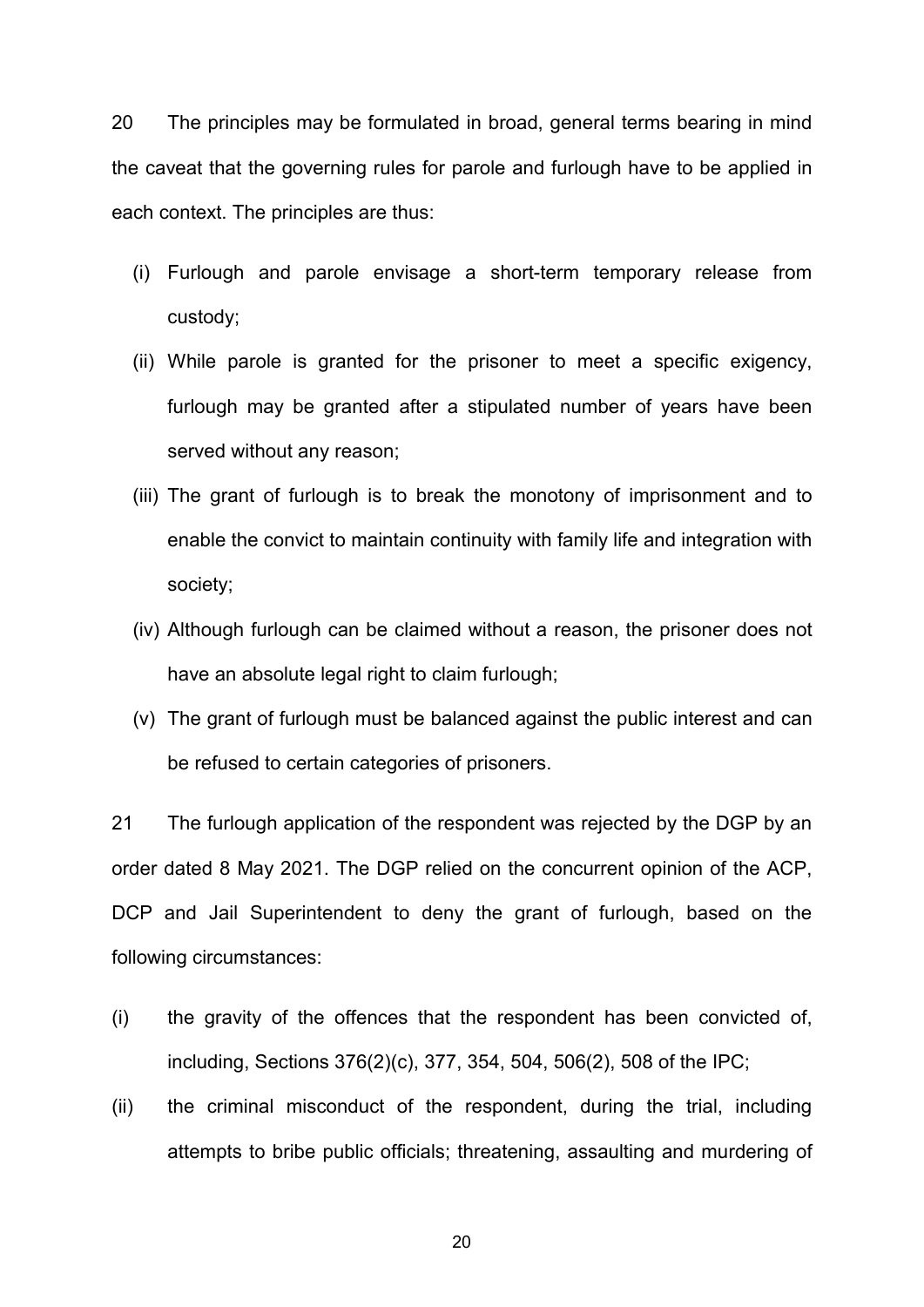witnesses by followers of the respondent; threatening police officials and inspectors of the Income Tax Department;

- (iii) mass following of the respondent willing to commit offences at the instance of the respondent; and
- (iv) illegal activities while in custody, such as keeping a mobile phone and attempting to establish contact with outsiders.

22 These allegations have been refuted by the respondent on the ground that apart from the present case, he is accused in two other offences in which he has been granted bail. It has been urged that in the offences relating to intimidation and injury to the witnesses mentioned in the order dated 8 May 2021, the police has not charged him and he was not involved in any manner. It has been urged that even otherwise, these offences occurred prior to 2016, after which there have been no complaints against or in relation to the respondent. The respondent has laid emphasis on the fact that when he was granted furlough in December 2020, he did not violate the conditions of furlough, nor was there any disruption of law and order.

23 The DGP has invoked Rules 4(4), 4(6) and 4(10) of the Rules to dismiss the furlough leave application. Rule 4(4) of the Rules provides that prisoners whose release is not recommended by the Commissioner of Police on grounds of public peace and tranquillity may not be considered eligible for furlough. Rule 4(6) provides for rejection of furlough leave where the conduct of the prisoner is not satisfactory and Rule 4(10) provides that prisoners who have escaped, or attempted to escape from lawful custody or have defaulted in surrendering, may not be eligible for furlough.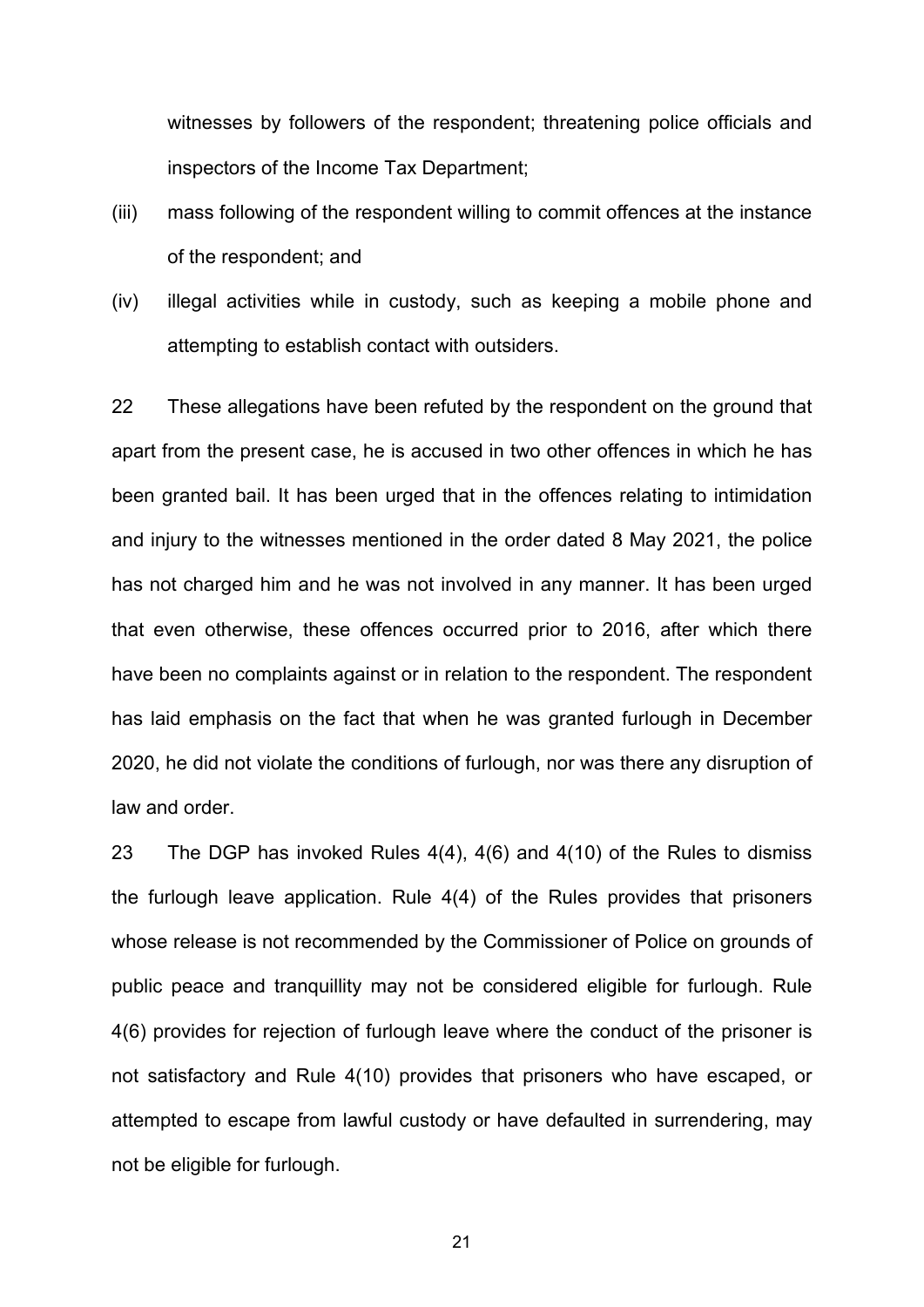24 The record does not show that the respondent has made any efforts to escape from lawful custody. After the grant of furlough in December 2020 and interim bail from 31 January 2021 till 3 February 2021, the respondent surrendered to the authorities. Thus, Rule 4(10) of the Rules cannot be relied upon to refuse furlough leave to the respondent.

25 Turning now to Rule 4(6) of the Rules, the Jail Superintendent has given a negative opinion based on the fact that the respondent kept a mobile phone inside the jail illegally and attempted to make contacts with the outside world. Rule 4(4) of the Rules provides for denial of furlough on grounds of disturbance to public peace and tranquillity. The order dated 8 May 2021 has adduced a number of circumstances which cumulatively indicate that the release of the respondent on furlough may lead to a violation of public peace. The order refers specifically to the threat he and his followers pose to the complainant and other persons who deposed at the trial. An attempt has been made to threaten and suborn the investigating team and the witnesses. The respondent and his father have a mass following of persons who owe loyalty to them and there is a reasonable apprehension of a disruption of public peace and tranquillity. During the trial, attempts have been made to bribe public officials. The conduct after the trial, in jail, has not been shown to be above reproach. The respondent was released earlier this year to accommodate a genuine need to attend to his mother's health at the relevant time. Based on this, we are unable to agree with the line of reasoning of the High Court.